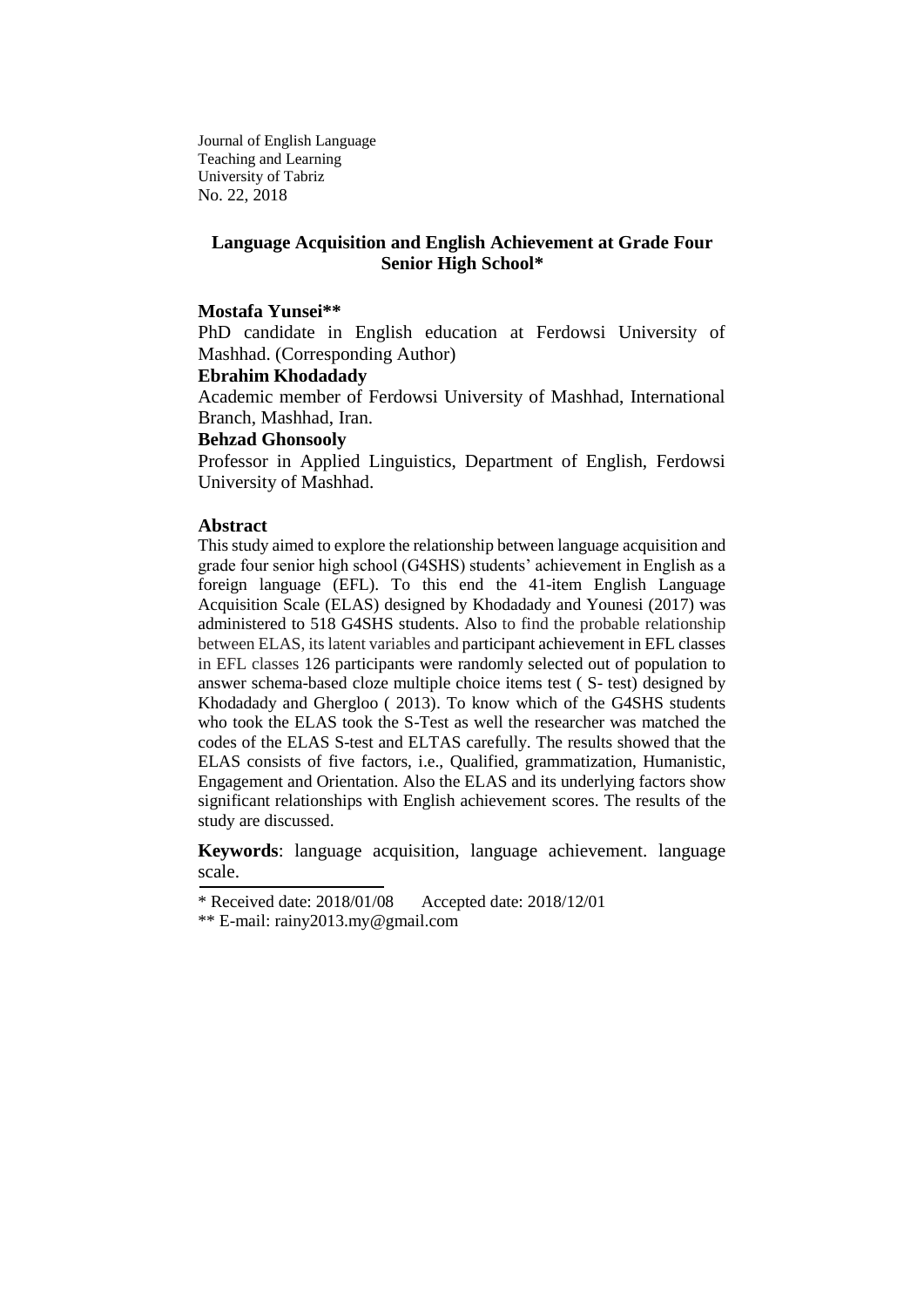### **Introduction**

The purpose of this thesis is to address the fundamental knowledge an English as a foreign language ( EFL) teacher should have to effectively engage in the task of addressing the language needs of English language learners ( ELLs) so that they can acquire the EFL . It is important for EFL teachers who instruct ELLs to have a conscious knowledge of the conditions which help EFL students to acquire language. This knowledge of English goes beyond having a grasp of various components of the language system, such as phonology, morphology, semantics, and pragmatics or discourse. This fundamental knowledge includes the awareness and understanding of facilitative conditions which help learners to acquire a the language in EFL situations. Only by providing the most appropriate or optimal conditions for acquisition to take place can language teachers effectively help their learners.

Krashen (2002) stated that meaningful interaction, low affective filters, comprehensible input are necessary for language acquisition. Also some researchers( Brown and Hanlon, 1970; Brown, Cazden, and Bellugi, 1973) believed that error correction and explicit teaching of rules are not relevant to language acquisition. in other word extensive use of conscious grammatical rules is not necessary for language acquisition . Krashen (2009) believed in the teaching of conscious grammar extensively only when students have to do extreme "discretepoint" grammar tests, measures that test knowledge of rules and vocabulary in isolation. Gardner ( 1959) stated that language aptitude is the major factor in the acquisition of second language skills acquired through instruction.

Teachers can use extra-linguistic information. To do so teachers' speeches need to be concentrated on what is in the immediate environment. Also they can take advantage of the acquirer's knowledge of the world or they can use pedagogical aids such as pictures and realia. They can use topics that are to some extent familiar to the students. If the subjects are too familiar to students they do not concentrate on massage. However it is not essential for input to contain only  $i+1$ . If the teacher could provide successful communication , i+input is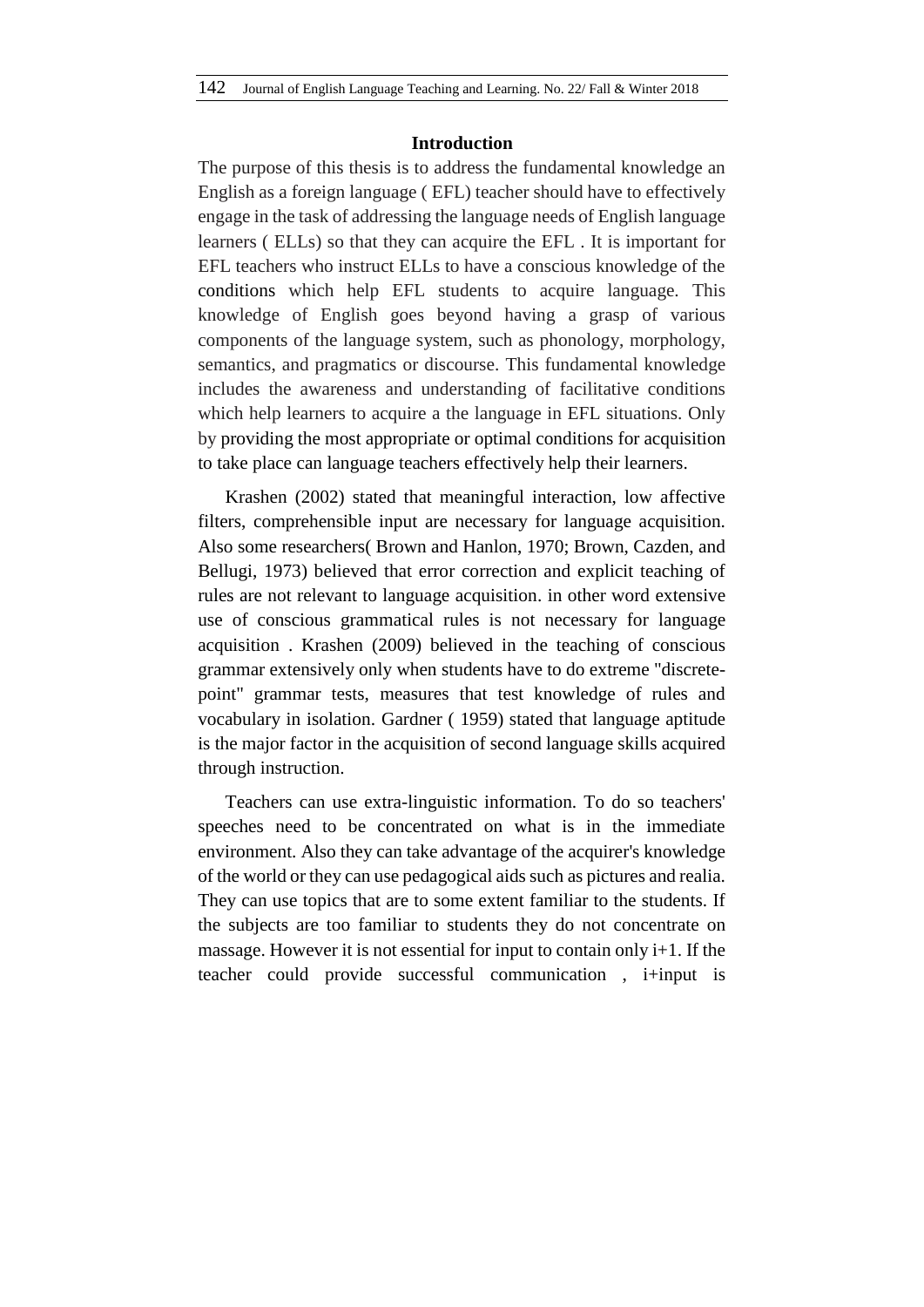automatically provided. In other word it is not necessary to provide deliberately i+1 or to practice a specific grammatical item and when the structure is mastered the syllabus proceeds to the next one. According to Krashen ( 2009) teachers'speeaches should be roughly tuned to students' current level of students' competence. This roughly-tuned speech covers  $i+1$  but does not focus exclusively on  $i+1$ . Also with natural roughly – tuned input  $1+I$  will occur and reoccur and this provides a built-in review. Consequently enough input is provided automatically and the teacher do not need to be concerned about grammatical sequencing or whether a student has mastered a particular structure. Instead the teacher should try to provide substantional qualities of comprehensible input. Krashen states that fluency and accuracy emerges and develops over time as the acquirer hears and understands more input. In other word exposure to the second language even in formal settings and attendance in class are the essential causative variables for second language acquisition.

It is found that certain general principles of effective pedagogy such as task- oriented behaviors, use of structuring comments, clarity of speech, etc, have some influences on all types of teaching and learning. Social constructivists believe that teacher beliefs and their understanding of how language is represented, accessed and ultimately acquired have great influence on their actions in the classroom. For example a teacher who believes that a second language is acquired similar to a first language speak nothing but the target language with little or no overt grammatical instruction. They asserts that the identification of teacher beliefs about learning and change them if necessary is an important step in acting appropriately in class. Richardson ( as cited in Brown 2006) states that "personal experience, experience with schooling and instruction and experience with formal knowledge are influential in teacher beliefs regarding teaching" p. 20. Brown asserts that to define effective L2 pedagogy one should concentrate and analyze fundamental issues such as target-language use, grammar instruction, error correction, language-culture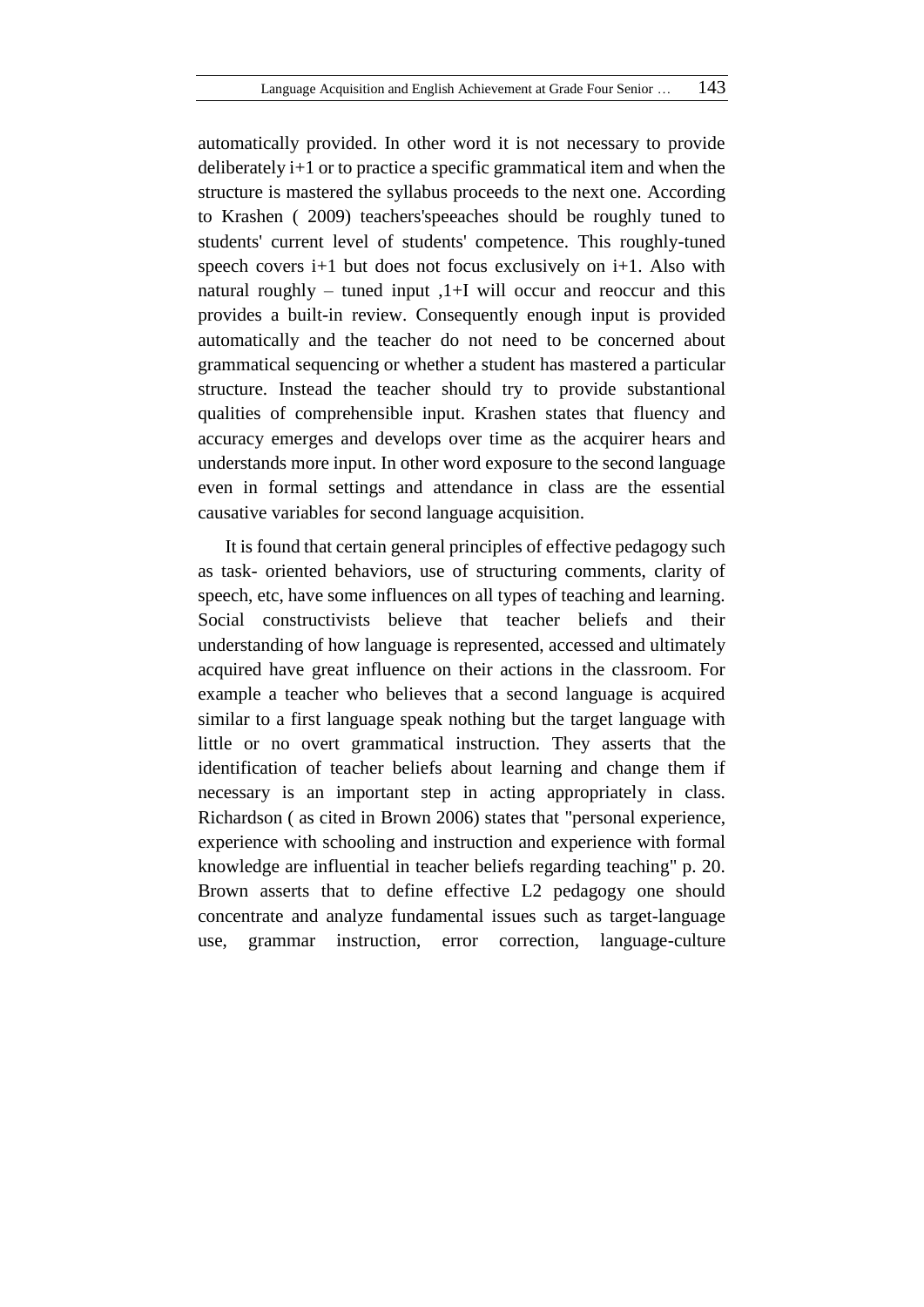connections, and communicative language teaching all of which reveal not only how to learn another language but what language is.

Recent research ( see.e.g.,Alrabai 2016 ) attributes student achievement in EFL classes to a complex interaction of internal and external factors. Internal factors refers to the learners'dempgraphic characteristics and external factors include sociocultural variables, instructional variables, and problems with the educational system. In fact certain external practices such as assessment in classroom, assessments, teachers' behaviors in class,etc and internal factors such as anxiety that teachers instill in their students can make school anxietyprovoking and psychologically threading even for the students who start EFL classes with motivation and this fact effects on their achievements.

#### **Participants**

The participants for this study were 518 Iranian EFL students mostly between the ages of 17 and 19 studying at Pre University grade in two different areas of Iran, namely, Neyshabour, Zebarkhan . According to statistics reported by Department of Education and Training in Khorasan Razavi 114 G4SHS students are female and 404 students (60.7) were male in these areas. 168 students (%33.8) study humanities, 187 students (%38.7) study sciences, 78 students (% 13.6) stu\dy mathematics . Their mother languages are Persian( %79.1) and Turkish  $(\%7.1)$ . Also their school types are public (  $\%82.9$ ), private ( $\%2.4$ ), shared (%.7) and gifted (%.2). The average of their English score in grade 3 varies from 10 to 18.5.Also their ages are from 16(% .9) , 17 (% 23.6), 18 ( %67.8) , 19 (% 13) , 20 (% .2) and 21 (% 02). Also 126 participants were randomly selected out of population to answer Schema-Based Cloze Multiple Choice Items Test ( S- test). Also to know which of the G4SHS students who took the ELAS took the S-Test and filled the questionnaire ( ELAS) as well the researcher was matched the codes of the ELAS , S-test carefully.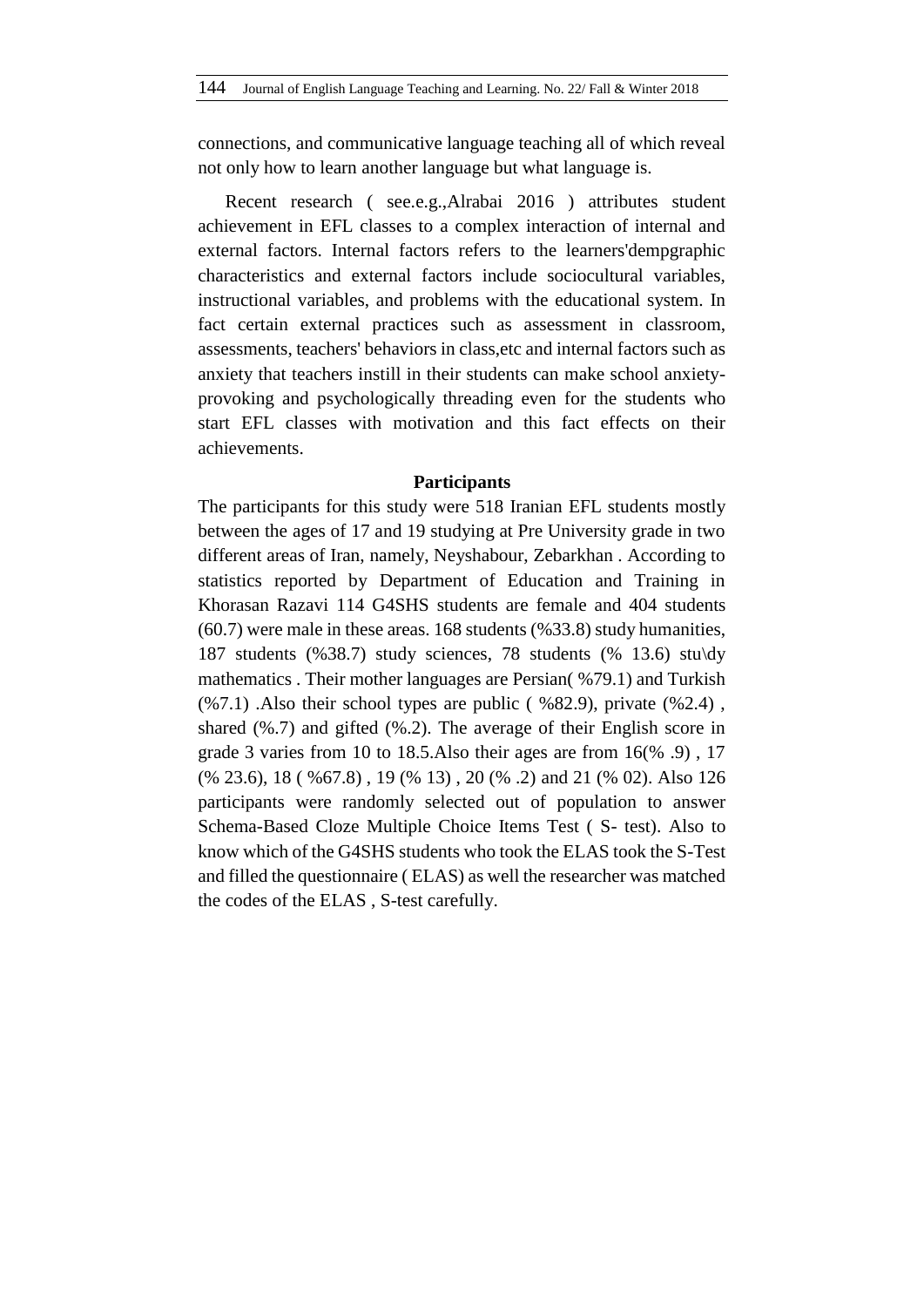# **Instruments**

# **Demographic Scale**

To collect the required data a Demographic Scale (DS) was designed and employed in this study. For gathering the data related to EFL G4SHS a Persian (DS) containing 9 questions was designed to be used with the ELAS. They dealt with students' age, field of study at school, gender, overall English achievement score in G3SHS, overall scores in G3SHS, location and type of school and language they speak at home.

# **English Language Acquisition Scale**

The English Language Acquisition Scale (ELAS) developed , validated and designed in Persian by Khodadady and Younesi (2017) was used in this study. They developed their 41-item ELTAS addressing the Characteristics of English Language Acquisition Scale. To answer the questionnaire, The questionnaire called for reading the characteristics and indicating whether the participants learned English according to the specified features on the basis of a five-point Likert scale, i.e., completely agree, agree, some extent agree, disagree and completely disagree. The scores of 5, 4, 3, 2 and 1, were assigned to these points, respectively. Khodadady and Younesi administered the scale to 388 Iranian EFL students studying at Pre University and extracted twelve factors underlie their English language Acquisition Scale at this grade, i.e., learning boosters, facilitation, determination, voluntary, teaching methodology, affective factors, attitudes toward foreign speakers and their culture, learner engagement, adjustment, enhancement, teachers' output and individual differences.

# **Schema-Based Cloze Multiple Choice Items Test ( S- test)**

Also schema-based cloze multiple choice items test ( S- test) designed by Khodadady and Ghergloo ( 2013) was administered to find out participant achievement in EFL classes. To develop a S-Test Khodadady and Ghergloo (2013) chose at least one paragraph from each of the eight lessons comprising the textbook \_"*Learning to Read English for Pre University Students*" \_ (Birjandi, Sarab, & Samimi, 2012) totaling to fourteen. From these paragraphs ninety single/phrasal schemata were chosen, deleted and offered as the keyed responses. To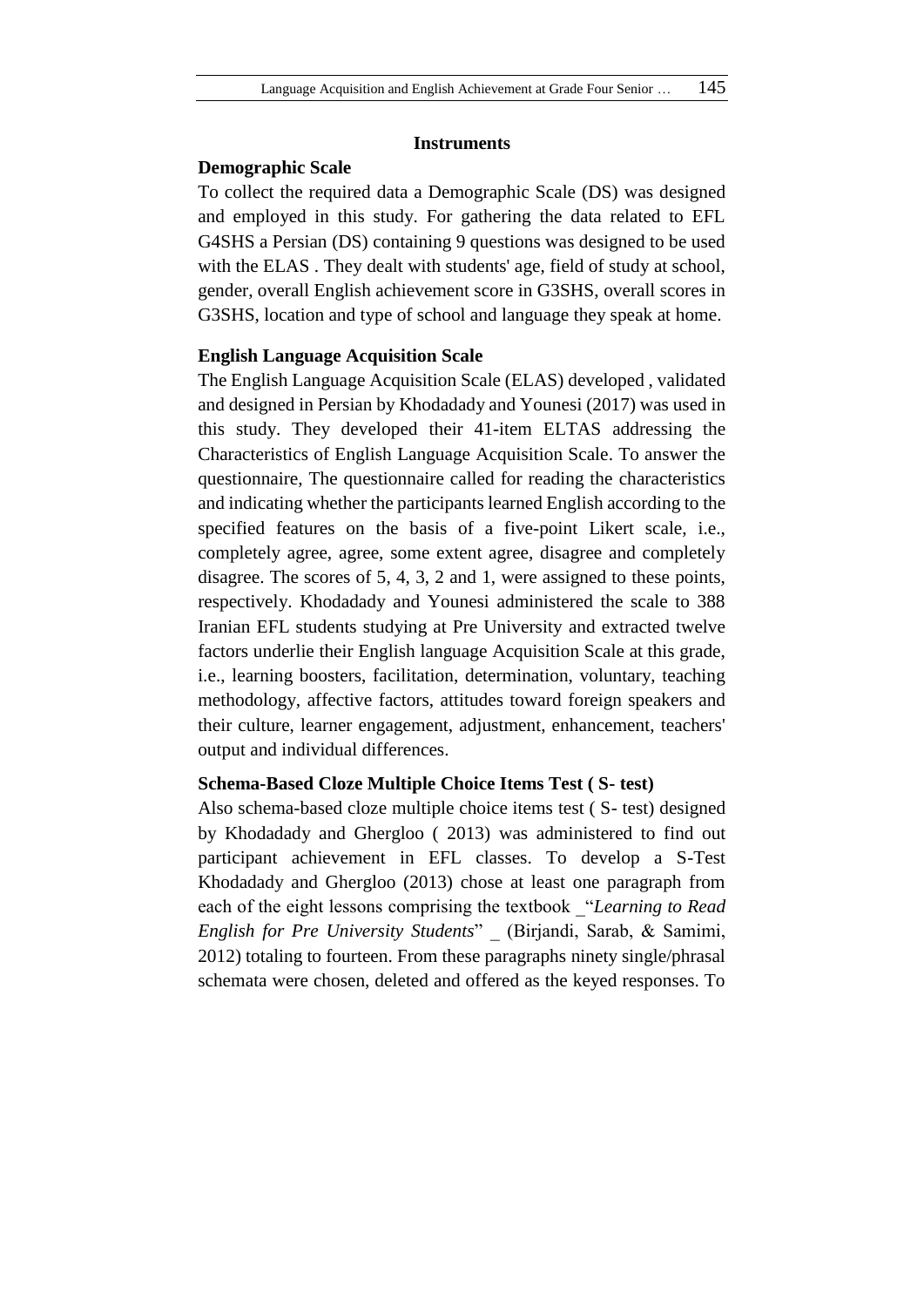analyze the test takers' ability to activate their knowledge of the keyed response and relate it to schemata comprising the paragraphs, the researchers chose three alternatives called "competitive" (Khodadady, 1997) from among the 1578 schema types comprising the content of the whole textbook. The competitives have syntactical, semantic and discoursal relationships with the keyed response. The content validity of S-test is secured by identifying and classifying all the schemata comprising the texts taught to the participants of the study .

According to Khodadady and Ghergloo ( 2013) the reliability coefficient of S-test is .75. Also the internal validity of S-Test was determined by utilizing the item facility (IF) and item discrimination (ID) indices. The mean IF index of the S-Test is .44 and the percentage of ID falls to 32%, i.e., 29 out of 90. Khodadady and Ghergloo . According to Boopathiraj and Chellamani ( 2013) Items having discrimination index above .20 are ordinarily regarded satisfactory for use in most tests of academic achievement .

# **Data Collection Procedure**

The present researcher talked to English teachers offering Pre university courses in the high schools and asked for their cooperation in giving the questionnaires to their students during the regular class time .The instruments were administered to as many G4SHS students as possible . The participants completed them on different occasions. In the first session, they took the ELAS in about fifteen minutes. S-Test was held at the end of the school year. The researcher was present in the classrooms when the participants filled out the questionnaires.

# **Data Analysis**

The descriptive and inferential analyses were carried out by utilizing the SPSS version 18. The validity of the questionnaire used in this study for collecting the desired information was ascertained by two English university professors, 3 English language teaching experts, a psychologist (for psychological considerations of designing the questions and their effects on eliciting teachers' attitudes and beliefs on the issue) experienced TEFL teachers. However, after piloting the questionnaire, the necessary modifications were implemented. Also the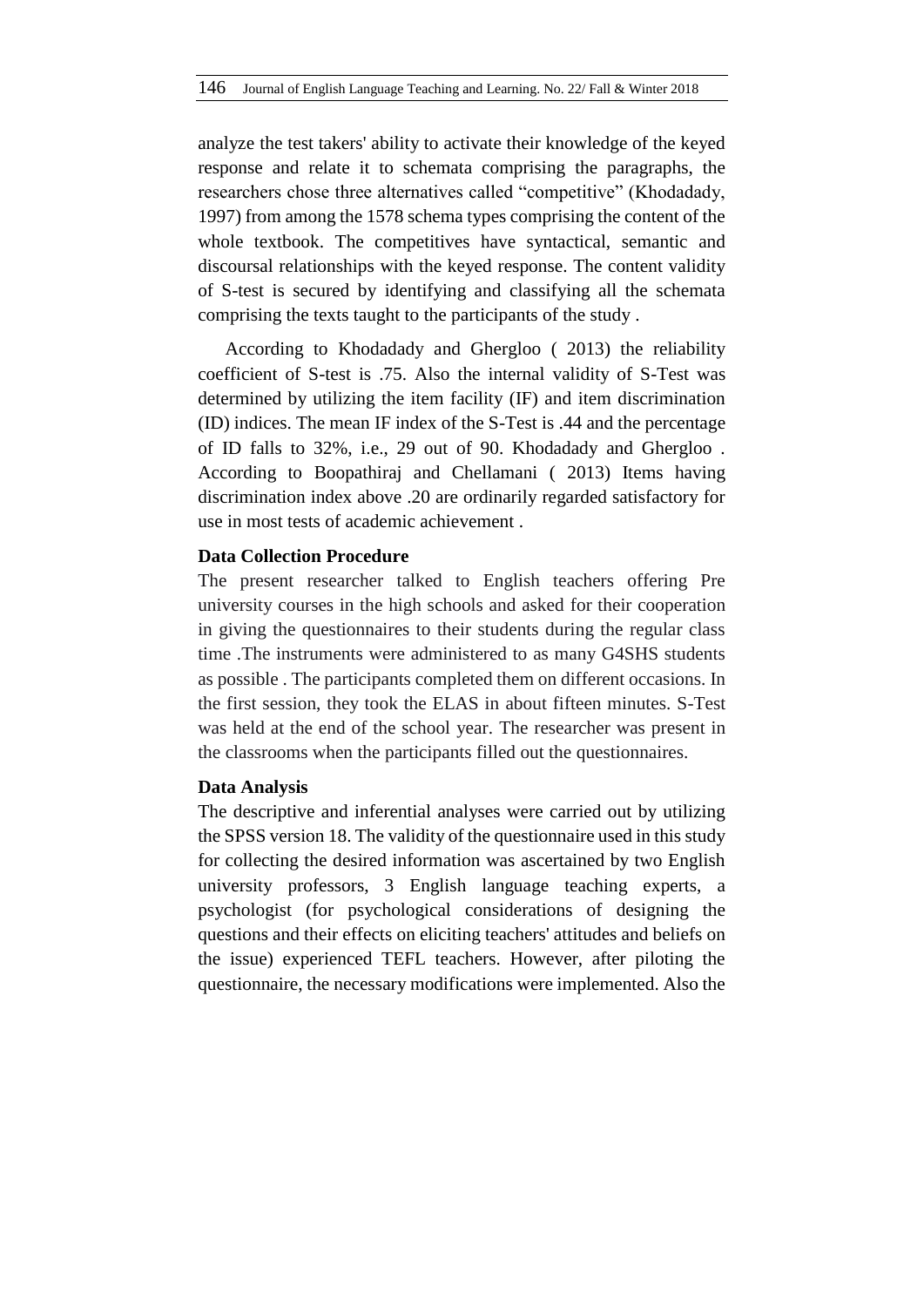reliability of the questionnaire was measured by Cronbach's Alpha coefficient. The factors were extracted via Principal Axis Factoring ( PAF) and Kaiser criterion i.e. eignvalues higher than 1 was adopted to determine the number of factors. In order to explore the relationship between ELAS and achievement in EFL , the questionnaire and its LVs was correlated with students' scores on the S-Test .

Q1: What is the factorial structure of the ELAS when it is dministered to G4SHS students?

Q2. How reliable is the ELAS and its underlying factors?

Q3. How do the LVs underlying the ELAS correlate with each other?

Q4. Do the ELAS and its factors show significant relationships with English achievement?

# **Results**

#### **Kolmogorov-Smirnov Test**

To check the normality of data distribution, the Kolmogorov-Smirnov test was employed. This test is used to check whether the distribution deviates from a comparable normal distribution. If the *p*-value is nonsignificant (*p*>.05), we can say that the distribution of a sample is not significantly different from a normal distribution, therefore it is normal. If the *p*-value is significant  $(p<0.05)$  it implies that the distribution is not normal. Table 4.1 presents the results of the Kolmogorov-Smirnov test. As it can be seen, the obtained sig value for all variables is higher than .05. Therefore, it can safely be concluded that the data is normally distributed across all the variables.

Table 4.1. *The Results of K-S Test*

|             | Df  | Sig. |
|-------------|-----|------|
| <b>ELAS</b> | 126 | .064 |

### **4.2 Results of Research Question One:**

*Q1:* What is the factorial structure of the ELAS when it is dministered to G4SHS students?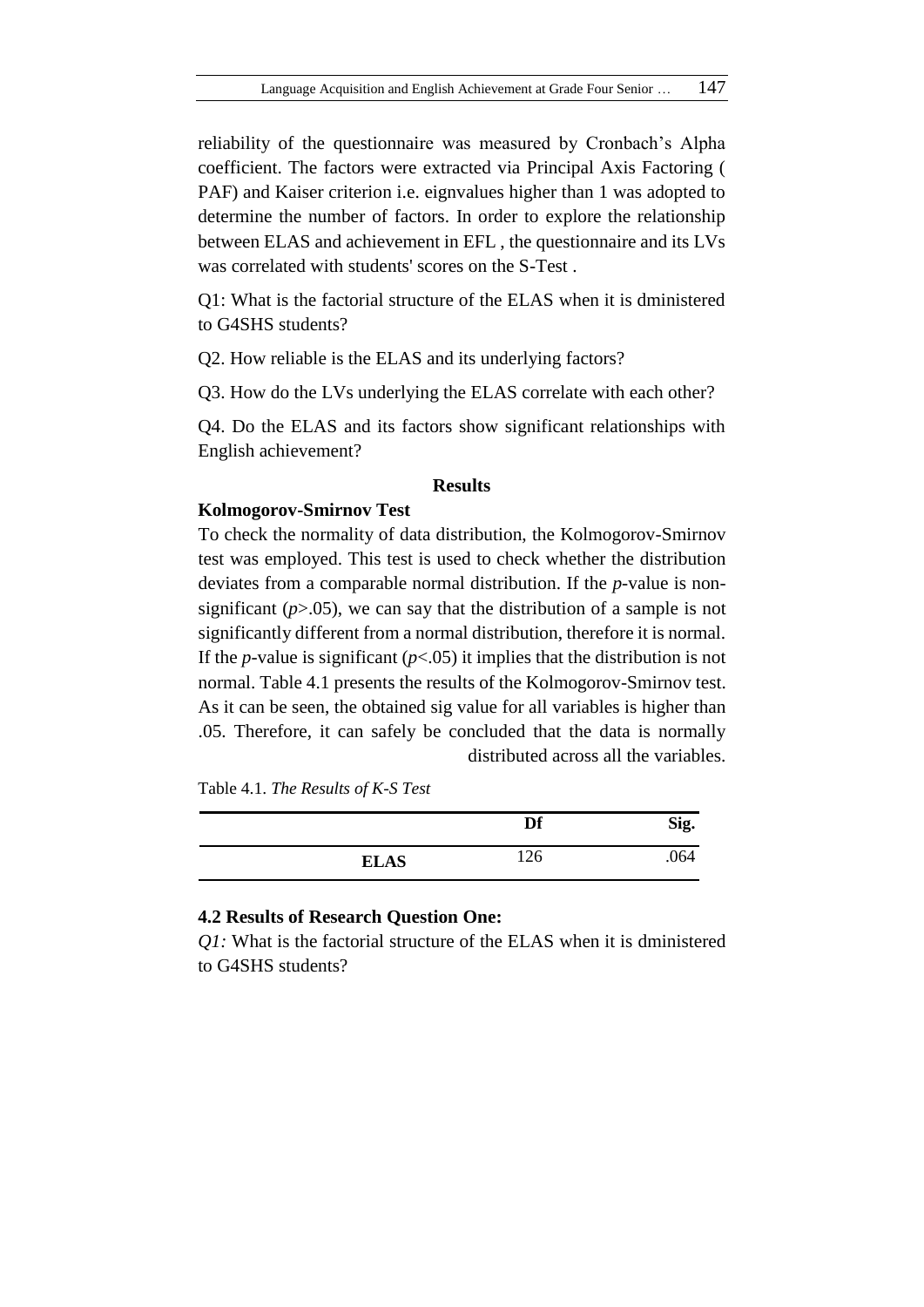Table 4.2 presents the descriptive statistics of items comprising the ELAS. As can be seen, their mean score ranges from 2.63 (item 6) to 3.99 (Item 25). As it can also be seen, responding to item 6, only 28 % of G4SHS students have agreed that they learn English if English rules are not taught. Seventy two percent of these students have, however, agreed that they learn English word and sentences they listen and read them very much. For these very reasons, items 6 and 25 have the lowest and highest mean scores among the attributes respectively.

| Item                    | Mean              | <b>SD</b> | skew    | Kurd    | item                    | mean              | <b>SD</b> | Skew    | Kurd    |
|-------------------------|-------------------|-----------|---------|---------|-------------------------|-------------------|-----------|---------|---------|
| $\mathbf{1}$            | 3.26              | 1.25      | $-.37$  | $-.82$  | $\overline{\bullet}$    | 3.99              | 1.18      | 1.02    | .032    |
| $\overline{2}$          | 3.32              | 1.13      | $-.38$  | $-64$   | ٢٦                      | 2.94              | 1.27      | .097    | $-0.96$ |
| $\overline{\mathbf{3}}$ | 3.62              | 1.2       | $-63$   | $-0.49$ | ۲V                      | 3.55              | 1.20      | $-0.68$ | $-42$   |
| $\overline{\mathbf{4}}$ | 3.81              | 1.21      | $-85$   | $-.25$  | $\overline{\mathbf{r}}$ | 3.42              | 1.05      | $-3$    | $-31$   |
| 5                       | 3.59              | 1.14      | $-.55$  | $-.43$  | ۲۹                      | 3.47              | 1.19      | $-.4$   | $-64$   |
| 6                       | 2.63              | 1.35      | .33     | $-1.08$ | ۳.                      | 3.82              | 1.13      | $-93$   | .14     |
| $\overline{7}$          | 3.62              | 1.28      | $-.62$  | $-.67$  | ۳١                      | 3.80              | 1.20      | $-86$   | $-15$   |
| 8                       | 3.59              | 1.34      | $-53$   | $-0.97$ | ۳۲                      | 3.38              | 1.17      | $-43$   | $-57$   |
| $\overline{9}$          | 3.97              | 1.16      | $-12$   | .40     | ٣٣                      | 3.69              | 1.16      | $-67$   | $-.4$   |
| 10                      | $\overline{3.57}$ | 1.22      | $-64$   | $-.48$  | ۳٤                      | 3.16              | 1.24      | $-11$   | $-96$   |
| 11                      | 3.73              | 1.26      | $-0.84$ | $-.27$  | ه ۳                     | 3.65              | 1.23      | $-63$   | $-54$   |
| 12                      | 3.26              | 1.92      | 7.81    | 125.3   | ٣٦                      | 3.51              | 1.23      | $-60$   | $-55$   |
| 13                      | 3.42              | 1.3       | $-46$   | $-.85$  | ۳٧                      | 3.31              | 1.27      | $-34$   | -89     |
| 14                      | 3.57              | 1.25      | $-.06$  | 3.21    | ۳۸                      | 3.57              | 1.21      | $-53$   | $-58$   |
| 15                      | 3.81              | 1.18      | $-93$   | .029    | ۳۹                      | $\overline{3.65}$ | 1.17      | $-74$   | $-26$   |
| $\overline{\mathbf{u}}$ | 3.66              | 1.19      | $-0.69$ | $-.40$  | $\pmb{\epsilon}$ .      | 3.63              | 1.15      | $-73$   | $-17$   |
| $\frac{1}{\sqrt{2}}$    | 3.36              | 1.21      | $-54$   | $-.54$  | ٤١                      | 3.71              | 1.30      | $-79$   | $-46$   |
| ۱۸                      | 3.69              | 1.33      | $-72$   | $-.59$  |                         |                   |           |         |         |
| $\sqrt{4}$              | 3.51              | 1.26      | $-0.69$ | $-.5$   |                         |                   |           |         |         |
| ۲.                      | 3.32              | $1.1\,$   | $-34$   | $-.37$  |                         |                   |           |         |         |
| $\overline{\mathbf{f}}$ | 3.48              | 1.33      | $-47$   | $-0.93$ |                         |                   |           |         |         |
| $\overline{\mathbf{r}}$ | 3.57              | 1.18      | .16     | 4.22    |                         |                   |           |         |         |
| $\overline{\mathbf{f}}$ | 3.50              | 1.18      | $-.5$   | $-.54$  |                         |                   |           |         |         |
| ٢٤                      | 3.63              | 1.21      | $-0.74$ | $-.28$  |                         |                   |           |         |         |

Table 4.2. *Descriptive Statistics of the Items Comprising the ELAS*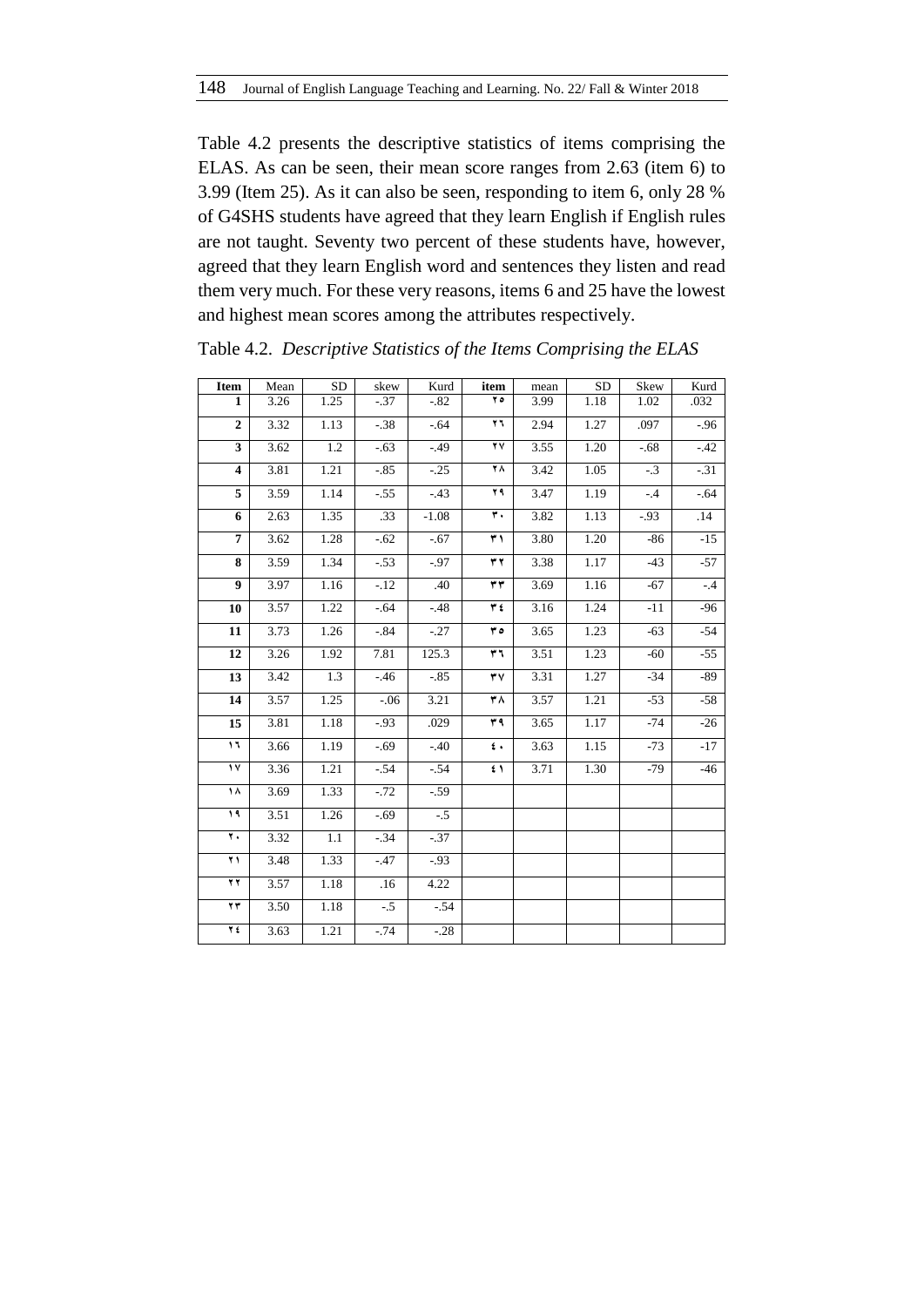To find out whether employing factor analysis to extract latent variable was appropriate the Kaiser –Meyer-Olkin (KMO) measure of Sampling Adequacy was employed . The KMO statistics obtained in this study was .86. Since KMO is more than .5 the sample selected in the study and the factor analysis employed would probably provide the appropriate common factors. The significant Bartlett's Test of Sphericity for ELAS questinnare  $i.e.x^2 = 5208.257 df =$ 820,  $p<.001$ , indicated that the correlation matrix was not an identity matrix (See Table 4.3).

| Table 4.3. KMO and Bartlett's Test |  |
|------------------------------------|--|
|------------------------------------|--|

| Kaiser-Meyer-Olkin Measure of Sampling Adequacy.   | .865     |
|----------------------------------------------------|----------|
| <b>Bartlett's Test of Spher Approx. Chi-Square</b> | 5208.257 |
| Df                                                 | 820      |
| Sig.                                               | .000     |

In order to assure the construct validity of the test, exploratory factor analysis (EFA) with principal component analysis and varimax rotation was run. The assumptions of EFA were met in this study. KMO was . $468$  and Bartlett's Test of Sphericity was significant. Screen plot and eigenvalues above 1 were examined to determine the number of factors. Moreover, the highest loading for each item was considered as the appropriate factor for that item. Cross-loadings and loadings less than .30 were removed. Results of the EFA can be seen in Table  $\hat{r}$ , $\hat{r}$ . As Table<sup> $\mathfrak{f}, \mathfrak{f}$ </sup> shows, the eleven factors can be regarded as the ten constructs that the test claims to measure, namely: 1) Qualified (6items), 2) Humanistic (6items), 3) Engagement (5items), 4) Facilitation (2 items), 5) Orientation (5 items), 6) NLE (2 items), 7) Grammarization (3items), 8) Personalization (2 items), 9) Lesson-wise (2 items), 10) Mediation (2 items), 11) Implicitness (2 items). All the two items factors were omitted from the questionnaire due to low validity. Therefore, six subscales were deleted and five subscales remained for further analysis (CFA).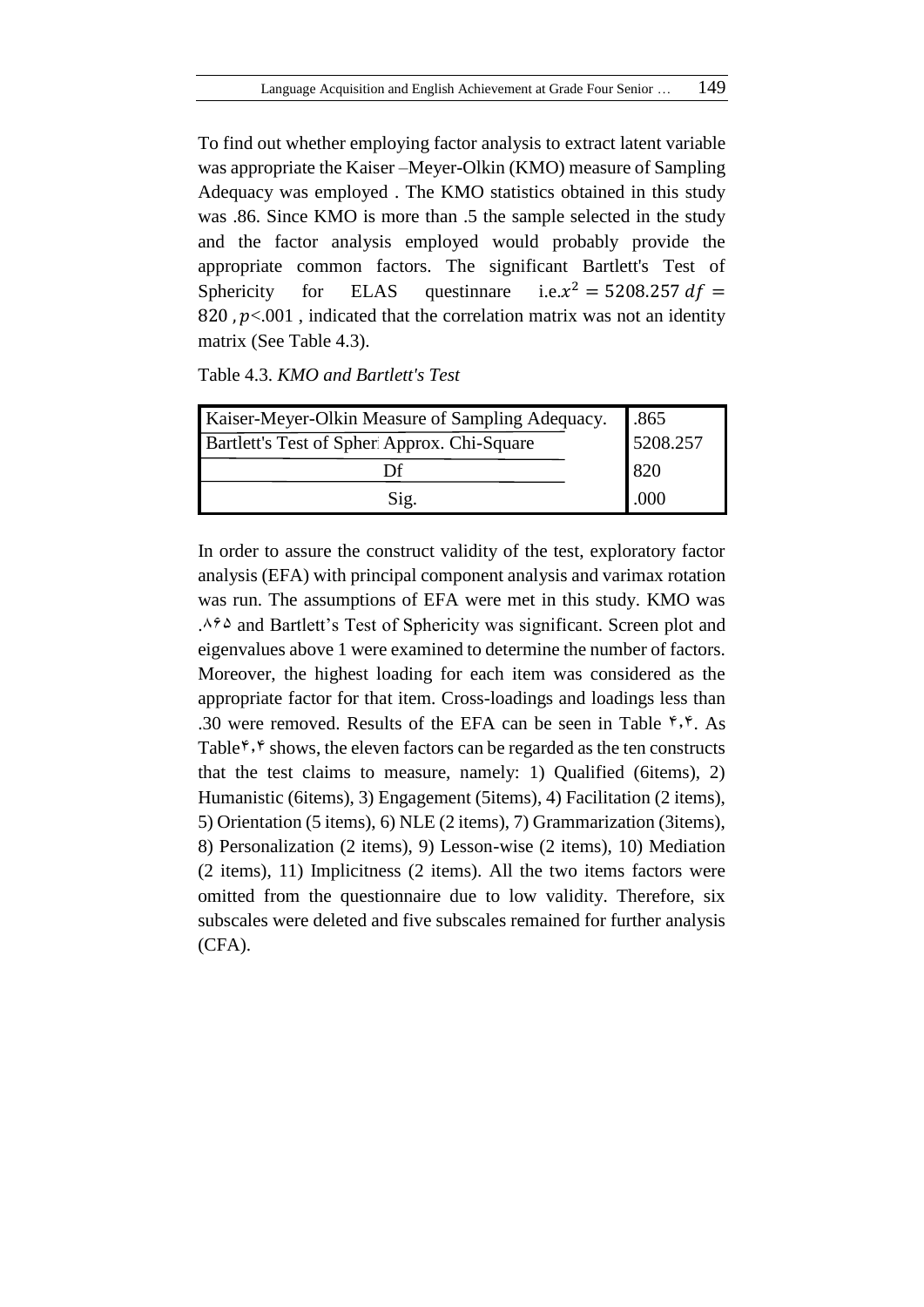|                         |             |                |               |                |     |       |         |                |     | Factors |                 |              |                |                |                |                |              |     |     |     |         |    |
|-------------------------|-------------|----------------|---------------|----------------|-----|-------|---------|----------------|-----|---------|-----------------|--------------|----------------|----------------|----------------|----------------|--------------|-----|-----|-----|---------|----|
| $\rm F$                 | $\mathbf 1$ | $\overline{c}$ | $\mathfrak z$ | $\overline{4}$ |     | 5 6 7 | $\,8\,$ | $\overline{9}$ | 10  | 11      | $\mathbf C$     | $\mathbf{1}$ | $\overline{a}$ | $\overline{3}$ | $\overline{4}$ | $\overline{5}$ | $\mathbf{6}$ | 7   | 8   | 9   | 10      | 11 |
| $\mathbf{1}$            |             |                |               |                |     |       |         |                | .39 |         | 22              |              |                |                |                | .49            |              |     |     |     |         |    |
| $\overline{2}$          |             |                |               |                |     |       |         |                | .49 |         | $\overline{23}$ |              |                |                |                | .32            |              |     |     |     |         |    |
| $\overline{\mathbf{3}}$ |             |                |               |                |     |       |         |                |     |         | 24              |              |                |                |                |                |              |     | .39 |     |         |    |
| $\overline{4}$          |             | .32            |               |                |     |       |         |                |     |         | 25              |              |                |                |                |                |              |     | .58 |     |         |    |
| $\overline{5}$          |             |                |               |                |     |       |         |                |     | .33     | 26              |              |                |                |                |                |              | .45 |     |     |         |    |
| $\overline{6}$          |             |                |               |                |     |       |         |                |     | .53     | 27              |              |                |                |                |                |              | .57 |     |     |         |    |
| $\overline{7}$          |             | .41            |               |                |     |       |         |                |     |         | 28              |              |                |                |                |                |              | .42 |     |     |         |    |
| $\overline{8}$          |             | .44            |               |                |     |       |         |                |     |         | 29              |              |                |                |                |                |              |     |     | .35 |         |    |
| $\overline{9}$          |             | .56            | .34           |                |     |       |         |                |     |         | 30              |              |                |                | .43            |                |              |     |     |     |         |    |
| 10                      |             | .51            |               |                |     |       |         |                |     |         | 31              | .44          |                |                | .43            |                |              |     |     |     |         |    |
| $\overline{11}$         |             | .55            |               |                |     |       |         |                |     |         | 32              | .45          |                |                |                |                |              |     |     |     |         |    |
| 12                      |             |                |               |                | .38 |       |         |                |     |         | 33              | .44          |                |                |                |                |              |     |     |     |         |    |
| 13                      |             |                |               |                | .38 |       |         |                |     |         | 34              |              |                |                |                |                |              |     |     | .51 |         |    |
| <b>I14</b>              |             |                | .56           |                |     |       |         |                |     |         | 35              |              |                |                |                |                |              |     |     |     |         |    |
| <b>I15</b>              |             |                | .72           |                |     |       |         |                |     |         | 36              | .37          |                |                |                |                |              |     |     |     |         |    |
| <b>I16</b>              |             | .32            | .36           |                |     |       |         |                |     |         | 37              |              |                |                |                |                | .60          |     |     |     |         |    |
| I17                     |             |                | .38           |                |     |       |         |                |     |         | 38              |              |                |                |                |                | .62          |     |     |     |         |    |
| <b>I18</b>              |             |                | .30           |                |     |       |         |                |     |         | 39              | .38          |                |                |                |                |              |     |     | .32 |         |    |
| I19                     |             |                |               | .55            |     |       |         |                |     |         | 40              | .58          |                |                |                |                |              |     |     |     |         |    |
| <b>I20</b>              |             |                |               | .61            |     |       |         |                |     |         | 41              | .54          |                |                |                |                |              |     |     |     | $\cdot$ |    |
| I21                     |             |                |               |                | .44 |       |         |                |     |         |                 |              |                |                |                |                |              |     |     |     |         |    |

Table 4.4. Results of EFA

Following EFA, confirmatory factor analysis (CFA) was run to see whether the factor solution obtained in EFA can be confirmed. For this purpose, CFA was run to assess the fit of the model. Based on the CFA analysis, the association between each sub-factor of the proposed model was analyzed. Figure 4.1 shows the CFA model of the ELAS questionnaire.

# **Results of Research Question Two: Reliability of the Questionnaires**

Table 4.6 summarizes the information obtained from Cronbach alpha analyses. As can be seen, the utilized questionnaires gained acceptable indexes of Cronbach alpha as a whole as well as in their subscales.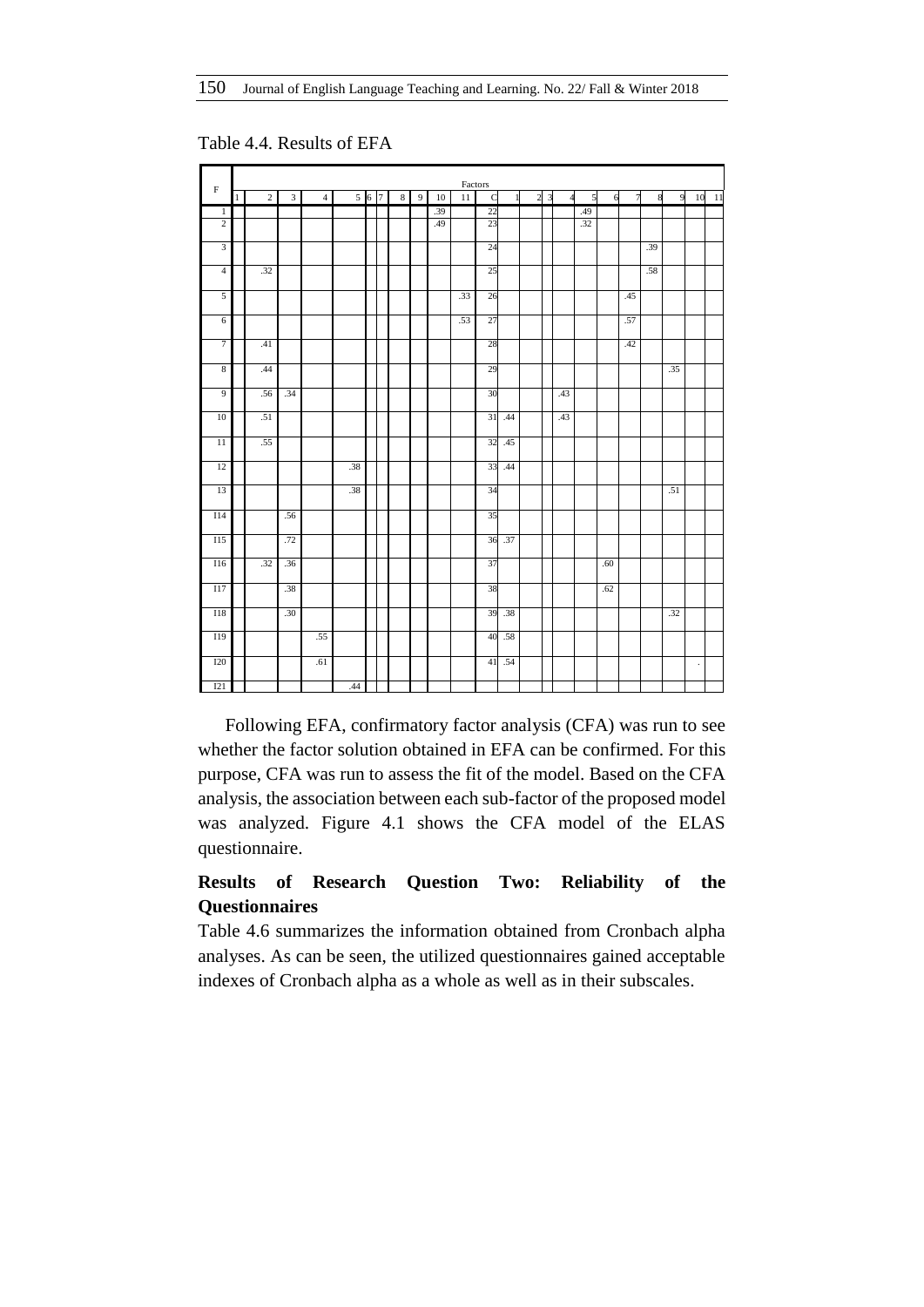| Scale             | <b>Subscales</b>  | Number of items | Cronbach |
|-------------------|-------------------|-----------------|----------|
|                   |                   |                 | alpha    |
|                   | Qualified         | 6               | .73      |
|                   | Humanistic        | 6               | .70      |
| <b>ELAS</b> Scale | Engagement        |                 | .75      |
|                   | Orientation       | 5               | .63      |
|                   | Grammarization    | 3               | .65      |
|                   | <b>Total ELAS</b> | 25              | 084      |

**Table 4.4.***Results of Cronbach Alpha Indexes After Validation*

The Cronbach alpha for Total ELAS with 25 items is (.84) suggest that the items have relatively good internal consistency.

## **Descriptive Statistics.**

Table 4.5 presents descriptive statistics of sub-constructs of ELAS Scale (Qualified, Humanistic, Engagement, Orientation, and Grammarization) including the mean, standard deviation, maximum and minimum scores. The comparison of these scores appears in the following pages. Because the number of items was different in the various subscales of the ELAS questionnaire, an average item score was computed for each sub-construct, ranging from 1 to 5.

|                         | N.  |           | Minimum Maximum Mean Mean per |            |      | Std.      |
|-------------------------|-----|-----------|-------------------------------|------------|------|-----------|
|                         |     |           |                               |            | item | Deviation |
| Qualified               | 126 | 9.00      | 30.00                         | 19.78      | 3.29 | 3.11      |
| Humanistic              | 126 | 8.00      | 30.00                         | 18.45      | 3.07 | 2.89      |
| Engagement              | 126 | 6.00      | 25.00                         | 14.69      | 2.93 | 1.58      |
| Orientation             | 126 | 5.00      | 24.00                         | 13.15      | 2.63 | 1.98      |
| Grammarization 126 3.00 |     |           | 15.00                         | 8.99       | 2.99 | 1.01      |
| Total                   |     | 126 31.00 | 124.00                        | 73.55 2.94 |      | 4.87      |

Table 4.5. *Descriptive Statistics of sub-constructs of ELAS Scale* 

The possible range of score for Qualified and Humanistic factors with 6 items is between 6 and 30, for the Engagement and Orientation factors with 5 items is between 5 and 25, for the Grammarization factor with 3 items is between 3 and 15, and for total ELAS scale with 25 items is between 25 and 125. As it can be seen in table 4.5Qualified has the highest mean score (3.29) and Orientation has the lowest mean score (Orientation). In addition, the table shows that number of teacher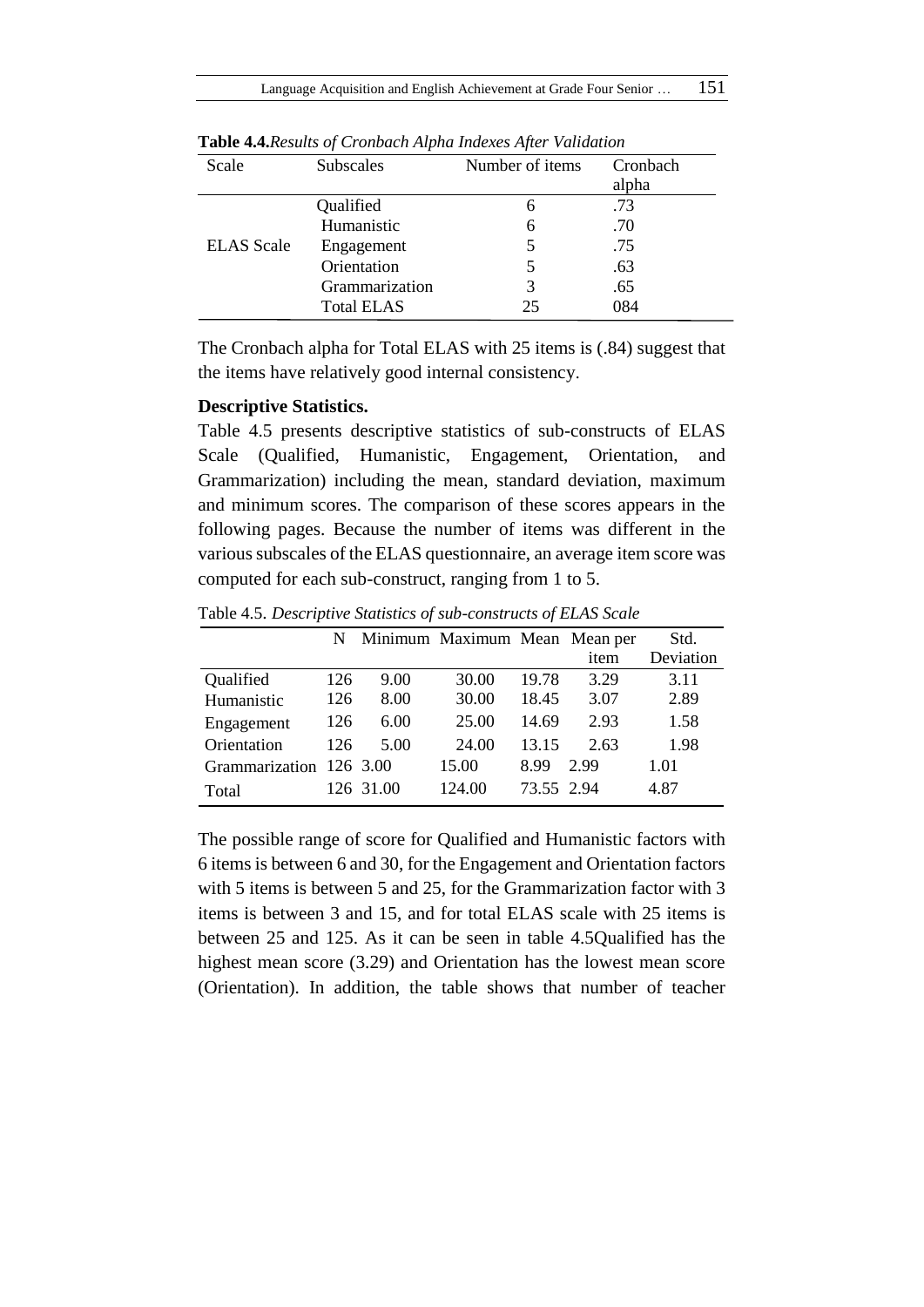participant was 126. Table 4.6 presents descriptive statistics of subconstructs of ELTAS.

|                       |      |             | N Minimum Maximum Mean Std. Deviation |
|-----------------------|------|-------------|---------------------------------------|
| achievement score 126 | 5.00 | 90.00 54.67 | 24.01                                 |

Table 4.7 *Descriptive Statistics of achievement score* 

The possible range of score for achievement score with 90 questions is between 0 and 90. As it can be seen in table 4.7, the minimum score is 5.00 and the maximum score is 90.00. The mean score of achievement score 54.67 with standard deviation of 24.01.

# **Results of Research Question Two**

*Q3. How do the LVs underlying the ELAS correlate with each other?*

Table 4.8 indicates the results of correlation between Sub-constructs of ELAS.

Table 4.8.*Results of Correlation between Sub-constructs of ELAS* 

| 1. Qualified     | 1.00      |           |            |           |                                                   |      |
|------------------|-----------|-----------|------------|-----------|---------------------------------------------------|------|
| 2. Humanistic    | $.402**$  | 1.00      |            |           |                                                   |      |
| 3. Engagement    | $.438***$ | $.560**$  | 1.00       |           |                                                   |      |
| 4. Orientation   | $441***$  | $.278***$ | $.331***$  | 1.00      |                                                   |      |
| 5. rammarization | $.316***$ | $152***$  | $222^{**}$ | $.189***$ | 1.00                                              |      |
| 6. ELAS          | $.781***$ | $729***$  | $.761***$  | $669***$  | $453***$                                          | 1.00 |
|                  |           |           |            |           | **Correlation is significant at the level of 0.01 |      |

As it can be seen in Table 4.8, among five sub-factors of ELAS, qualified has the highest positive and significant correlation (*r*=.781, *p*<.01) and Grammarization has the lowest correlation positive and significant correlation (*r*=.453, p<.01) with Total ELAS.

# **4.5 Results of Research Question Three**

Q4. Do the ELAS and its factors show significant relationships with English achievement?

Table 4.9 indicates the results of correlation between Sub-constructs of ELAS.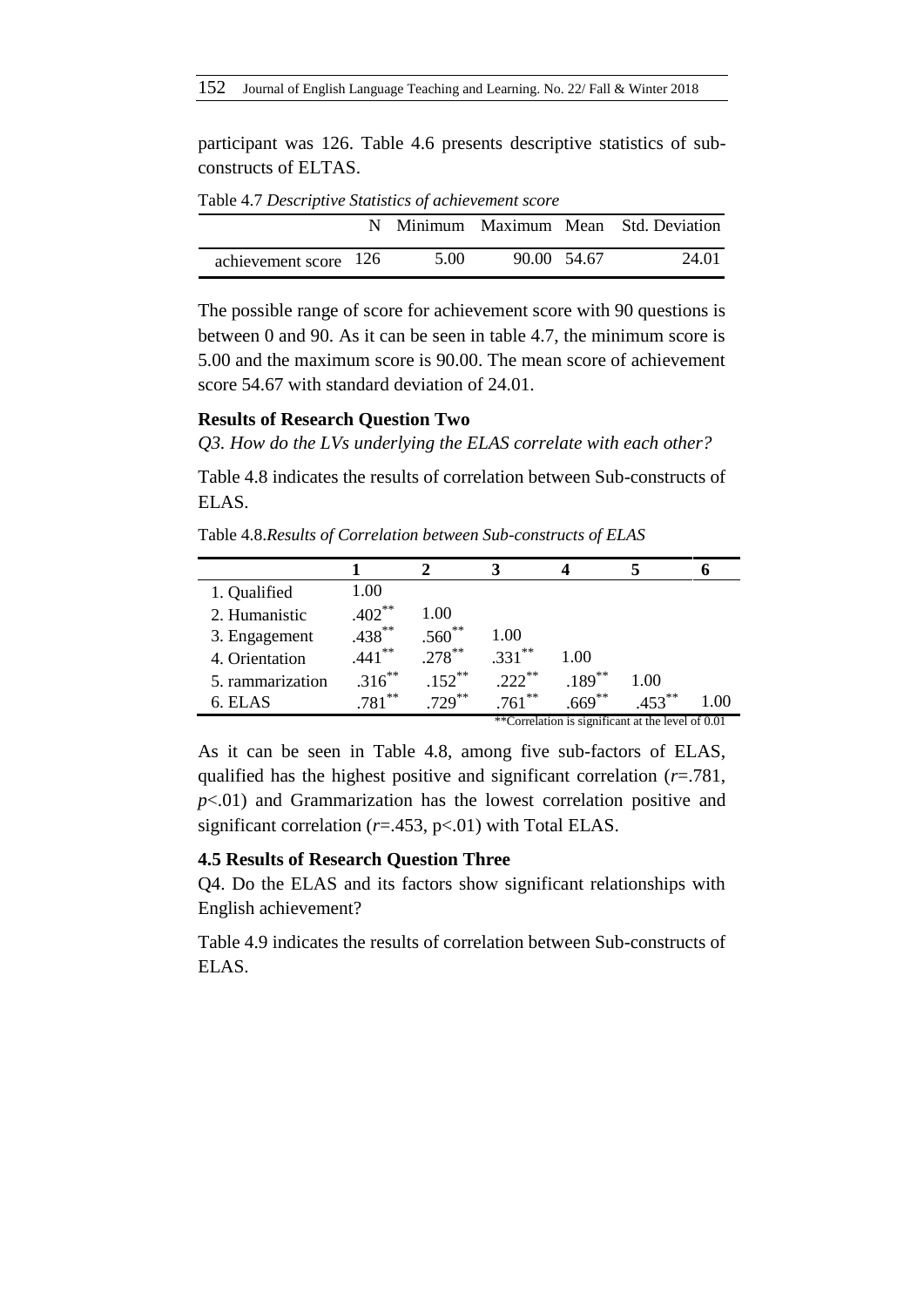|                                                   | Oualified | Humanisti | Engagement | Orientation | Grammar<br>ization | ELA        |  |  |  |  |  |
|---------------------------------------------------|-----------|-----------|------------|-------------|--------------------|------------|--|--|--|--|--|
| English<br>Achievement                            | $.821*$   | $.315***$ | $.467**$   | $.321**$    | $107*$             | .490<br>** |  |  |  |  |  |
| **Correlation is significant at the level of 0.01 |           |           |            |             |                    |            |  |  |  |  |  |

Table 4.9.*Results of Correlation between ELAS and English achievement*

\*Correlation is significant at the level of 0.05

As it can be seen in Table 4.9, among five sub-factors of ELAS, qualified has the highest positive and significant correlation (*r*=.821, *p*<.01) and Grammarization has the lowest correlation positive and significant correlation (*r*=.107, p<.05) with English Achievement.

#### **Discussion**

The first two hypothesis stated ELAS is reliable and valid enough to measure the acquisition of English language in EFL classrooms. The administration of the ELAS to a reprehensive sample of G4SHS students asserted that five LVs explain the determinative factors effective in student's English acquisition , i.e., Qualified, Engagement, Humanistic, Orientation , and Grammarization. The use of Cronbach alpha and confirmatory factor analysis (CFA) followed by goodness of fit indices indicated that ELAS and its LVs enjoyed not only acceptable levels of reliability but also factorial and empirical validities. The inclusion of a large and homogeneous sample in this study has caused high reliability coefficient (.75) of English language Acquisition Scale ( ELAS) questionnaire. Among ELAS subscales engagement has highest internal consistency.

The third hypothesis states that there is no correlation between LVs underlying the ELAS. The results of table 4.8 states that there is a significant relationship among factors underlying ELAS at the level of 0.01. Among the LVs, engagement reveals the highest relationship with Humanistic as a trait indicating that in EFL setting students'engagement depends greatly on humanistic factors,ie, anxiety, motivation, desire to learn EFL, etc . Also severity and weakness of the humanistic factors on language learning in EFL setting depend greatly on teachers' ability to engage their students in the process of language learning . Moreover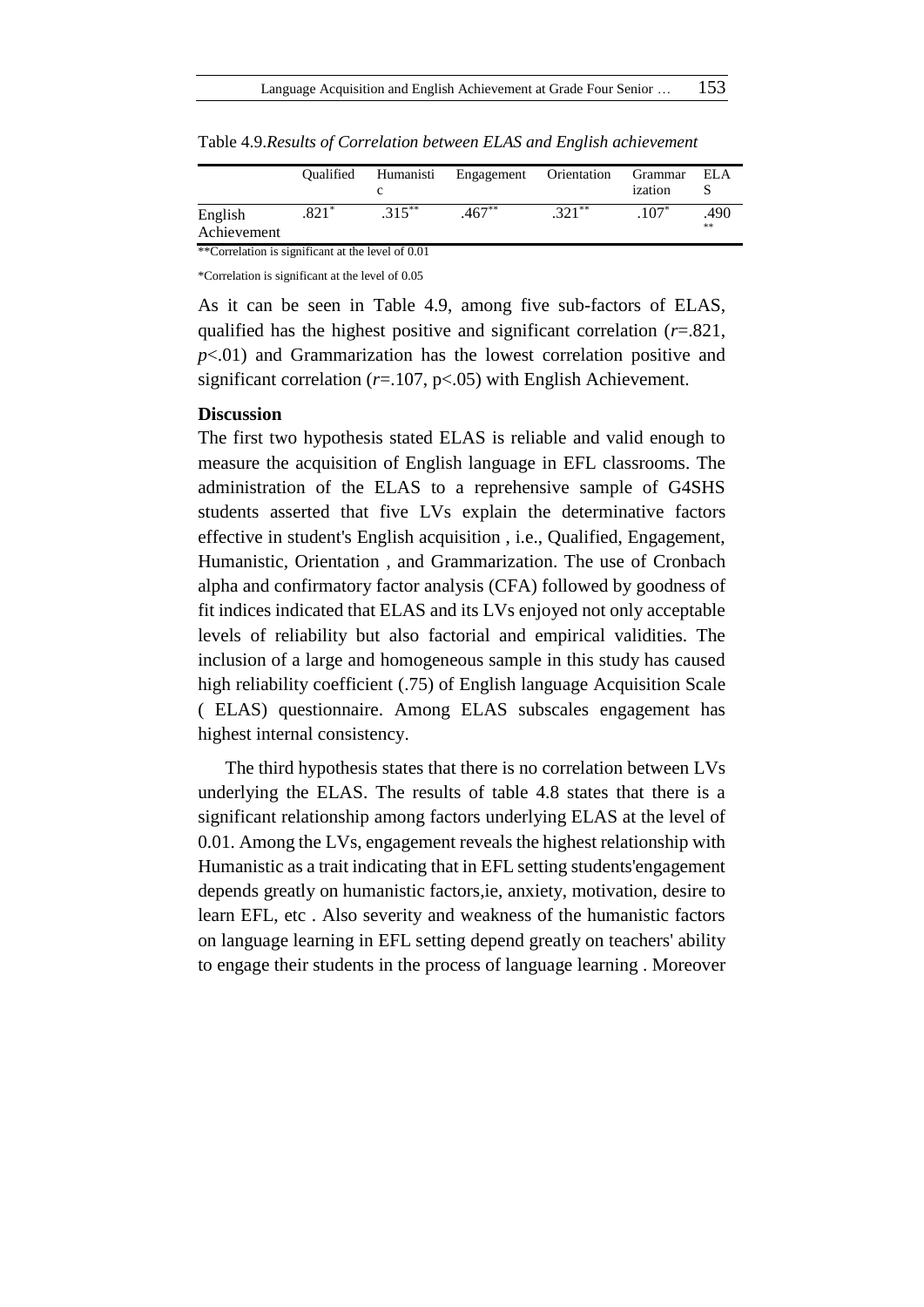there is a noticeable reciprocal relationship between students' orientation toward native speakers , their country and qualified factor. In other words positive orientation causes EFL learners to follow their class eagerly, increases the sense of need to learn a foreign language, encourages them to participate in class and answers questions voluntarily. A self- oriented student devotes enough time to scrutinize the language that he produces. As a result he learns English better. Also a learner who likes to learn a language, finds out the necessity of learning a foreign language, is active in the classroom and takes the time to monitor the language to learn in better has a has a high level of orientation toward the native speakers of that language and their culture.

The fourth hypothesis states that there is no significant relationship between ELAS and English achievement. The results of table 4.9 states that English achievement in EFL settings depends greatly on ELAS and its LVs . For example qualified factor had the highest positive and significant correlation  $(r=.821, p<.01)$ . In other word desire and need to learn a foreign language, participation in classroom activity e.g. answering the question voluntary, correction of students' errors , devotion of enough time to produce language and simultaneous production and supervision of language had great and positive correlation with students' achievement. Also G4SHS students' EFL achievement correlated significantly with ELAS i.e.r=0.490 p <.01. Among LVs grammatization had significant but lowest correlation with students' achievement. This idea was confirmed by Darmono ( 2013). He found that there is a very weak correlation between grammar achievement and reading comprehension achievement at the first semester of English department of Islamic University of Malang. He used documentation- scores of both grammar achievement and reading comprehension to find out the coefficient of correlation between two variables. He found that the coefficient correlation obtained from the computation was significant ( $r = 0.038$   $p < .05$ ) but the level of correlation coefficient (r-observed) was 0,154. when the researcher compared it with the critical value (r-critical) at the table with  $N=33$  at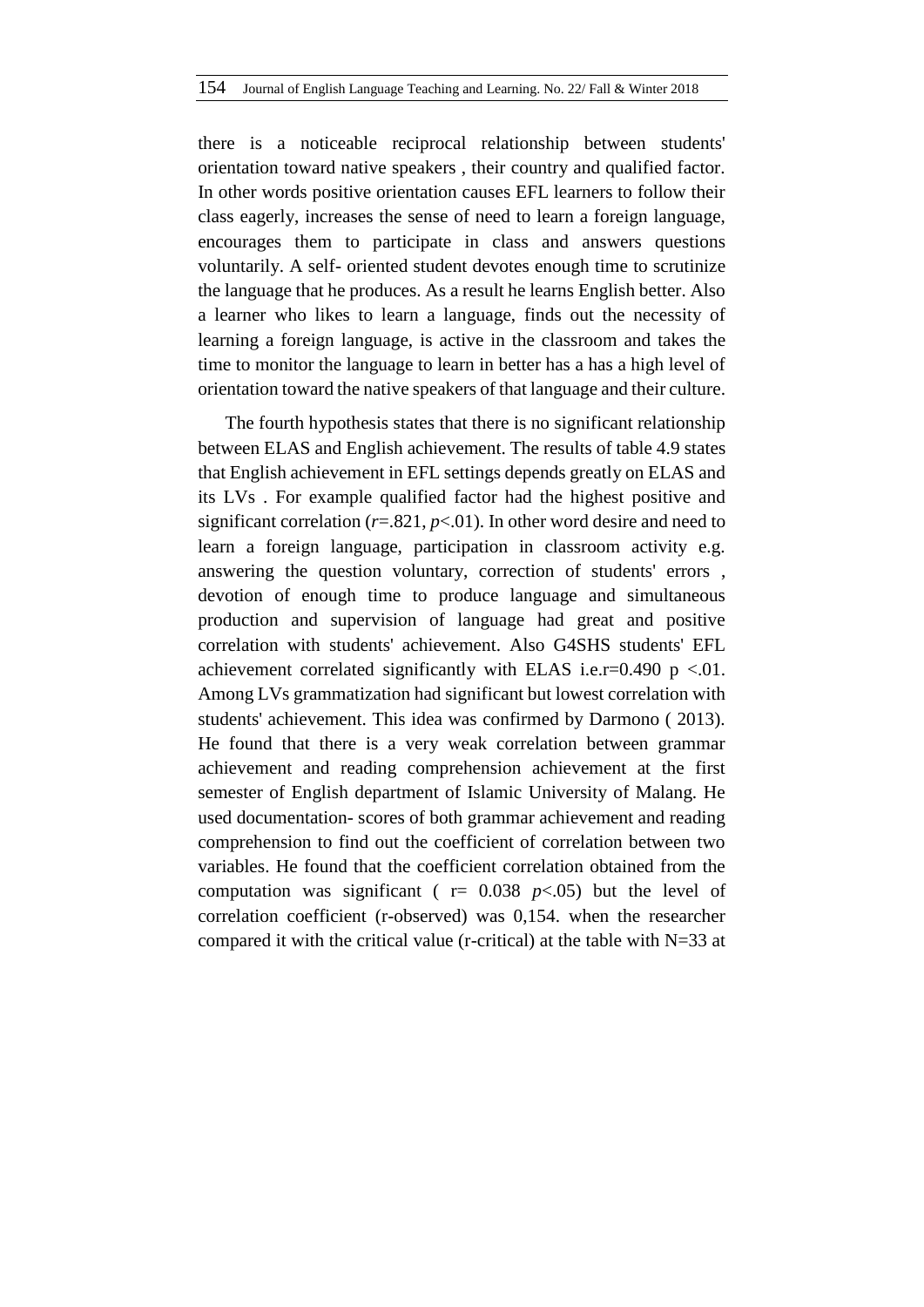0,05 level of significant it is found that the value of r-observed was lower than r-critical.

# **Conclusion**

English Language learning and teaching as a foreign language are complex processes suffering from enormous restrictions. Students in EFL setting has no access to native speakers and their leaning is restricted to classroom. Although technology, computer and specially internet developed the process of interaction all over the world and computers have provided wonderful academic situations through papering useful softwares for students to learn a foreign language they cannot prepare a real situation similar to the context students experience in ESL settings. Besides these facilities are not available for everyone.

In these conditions helping students to acquire a foreign language is a hard task. Many perquisites should be ready to facilitate the process of language acquisition . According to the results of this study students' engagement in the process of language acquisition, attention to emotional factors such as anxiety, stress , desire , etc , development of quality in teaching process and grammar are the key factors necessary for language acquisition in EFL settings.

The results of this study asserted that factors underlying ELAS is able to predict G4SHS students' achievement. The main purpose of English education in pre- university course is to develop students' reading comprehension skill. Obviously teachers having up to date knowledge of course content, avoid discrimination and treats all fairly, specify methods of evaluation clearly, maintain a welcoming environment for all students, helps learners in and out of the class and involve all students in learning and teaching processes are able to create circumstances in which their students are motivated enough to achieve the language. They engage in the process of language achievement and have positive orientation toward language achievement.